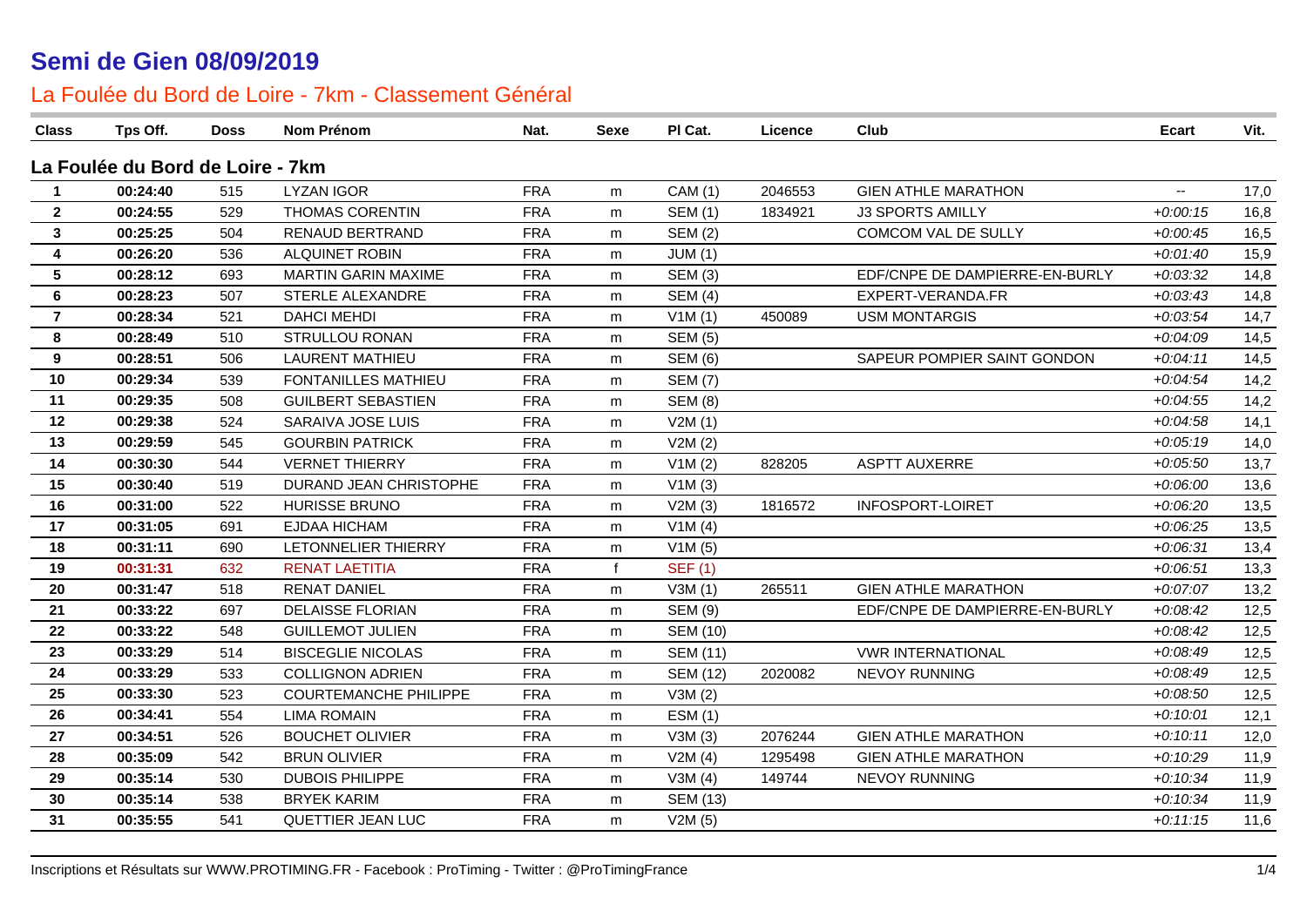| <b>Class</b> | Tps Off. | Doss | Nom Prénom                      | Nat.       | <b>Sexe</b>  | PI Cat.         | Licence  | Club                           | Ecart      | Vit. |
|--------------|----------|------|---------------------------------|------------|--------------|-----------------|----------|--------------------------------|------------|------|
| 32           | 00:35:59 | 540  | <b>CARRY GUY</b>                | <b>FRA</b> | m            | V3M(5)          |          |                                | $+0:11:19$ | 11,6 |
| 33           | 00:36:02 | 699  | MOREAU CLAUDE                   | <b>FRA</b> | m            | V2M(6)          |          | <b>VWR INTERNATIONAL</b>       | $+0:11:22$ | 11,6 |
| 34           | 00:36:04 | 547  | <b>GUILLEMOT JEAN DOMINIQUE</b> | <b>FRA</b> | m            | V2M(7)          |          |                                | $+0:11:24$ | 11,6 |
| 35           | 00:36:08 | 630  | <b>HUC OBELINE</b>              | <b>FRA</b> | f            | SEF(2)          |          |                                | $+0:11:28$ | 11,6 |
| 36           | 00:36:15 | 698  | <b>TANNIOU LOIC</b>             | <b>FRA</b> | m            | V2M(8)          |          | EDF/CNPE DE DAMPIERRE-EN-BURLY | $+0:11:35$ | 11,5 |
| 37           | 00:36:19 | 689  | SUFFIT NICOLAS                  | <b>FRA</b> | m            | V1M(6)          |          |                                | $+0:11:39$ | 11,5 |
| 38           | 00:37:25 | 546  | <b>BARRAS RAPHAEL</b>           | <b>FRA</b> | m            | V1M(7)          |          |                                | $+0:12:45$ | 11,2 |
| 39           | 00:37:36 | 694  | <b>WILLIAUME NICOLAS</b>        | <b>FRA</b> | m            | <b>SEM (14)</b> |          | EDF/CNPE DE DAMPIERRE-EN-BURLY | $+0:12:56$ | 11,1 |
| 40           | 00:37:47 | 520  | <b>GIDOIN BENOIT</b>            | <b>FRA</b> | m            | <b>SEM (15)</b> |          |                                | $+0:13:07$ | 11,1 |
| 41           | 00:37:59 | 511  | PELE SEBASTIEN                  | <b>FRA</b> | m            | V1M(8)          |          | SAPEUR POMPIER SAINT GONDON    | $+0:13:19$ | 11,0 |
| 42           | 00:38:04 | 618  | <b>BAGOT STEPHANIE</b>          | <b>FRA</b> | $\mathbf{f}$ | V1F(1)          |          | EDF/CNPE DE DAMPIERRE-EN-BURLY | $+0:13:24$ | 11,0 |
| 43           | 00:38:21 | 516  | <b>VELLUET MATHIEU</b>          | <b>FRA</b> | m            | <b>SEM (16)</b> |          | <b>VWR INTERNATIONAL</b>       | $+0.13:41$ | 10,9 |
| 44           | 00:38:25 | 629  | <b>ROUSSEAU MARINE</b>          | <b>FRA</b> | f            | <b>SEF (3)</b>  |          |                                | $+0:13:45$ | 10,9 |
| 45           | 00:38:30 | 641  | <b>GOURBIN ADELINE</b>          | <b>FRA</b> | $\mathbf{f}$ | V1F(2)          |          |                                | $+0:13:50$ | 10,9 |
| 46           | 00:38:53 | 501  | <b>BEDU SEBASTIEN</b>           | <b>FRA</b> | m            | <b>SEM (17)</b> |          | SAPEUR POMPIER SAINT GONDON    | $+0:14:13$ | 10,8 |
| 47           | 00:38:54 | 553  | <b>MANNELLO AURELIEN</b>        | <b>FRA</b> | m            | <b>SEM (18)</b> |          |                                | $+0.14:14$ | 10,7 |
| 48           | 00:39:34 | 640  | <b>PAJOT AUDREY</b>             | <b>FRA</b> | $\mathbf{f}$ | <b>CAF (1)</b>  |          |                                | $+0.14.54$ | 10,6 |
| 49           | 00:39:37 | 502  | <b>LEROY VINCENT</b>            | <b>FRA</b> | m            | <b>SEM (19)</b> |          | SAPEUR POMPIER SAINT GONDON    | $+0:14:57$ | 10,6 |
| 50           | 00:39:46 | 615  | <b>GALLON JULIE</b>             | <b>FRA</b> | $\mathbf{f}$ | <b>SEF (4)</b>  |          |                                | $+0:15:06$ | 10,5 |
| 51           | 00:39:46 | 543  | <b>MARCILLY SEBASTIEN</b>       | <b>FRA</b> | m            | <b>SEM (20)</b> |          |                                | $+0:15:06$ | 10,5 |
| 52           | 00:39:50 | 616  | <b>RIGAL BARBARA</b>            | <b>FRA</b> | f            | <b>SEF (5)</b>  |          |                                | $+0:15:10$ | 10,5 |
| 53           | 00:40:09 | 633  | <b>CELESTE MARINE</b>           | <b>FRA</b> | f            | <b>SEF (6)</b>  |          |                                | $+0.15.29$ | 10,4 |
| 54           | 00:40:10 | 695  | RENAULT MAXIME                  | <b>FRA</b> | m            | <b>SEM (21)</b> |          |                                | $+0:15:30$ | 10,4 |
| 55           | 00:40:32 | 535  | MONTIGUE CHRISTOPHE             | <b>FRA</b> | m            | <b>SEM (22)</b> |          | <b>BAYER</b>                   | $+0:15:52$ | 10,3 |
| 56           | 00:40:36 | 622  | <b>CHARTIER LUDIVINE</b>        | <b>FRA</b> | f            | <b>SEF (7)</b>  |          |                                | $+0.15.56$ | 10,3 |
| 57           | 00:40:37 | 613  | <b>HIREL MARIE</b>              | <b>FRA</b> |              | <b>SEF (8)</b>  |          |                                | $+0:15:57$ | 10,3 |
| 58           | 00:40:41 | 620  | <b>BEDU DELPHINE</b>            | <b>FRA</b> |              | <b>SEF (9)</b>  |          |                                | $+0.16:01$ | 10,3 |
| 59           | 00:40:47 | 628  | <b>MILOT MAGALI</b>             | <b>FRA</b> | $\mathbf{f}$ | V1F(3)          |          |                                | $+0:16:07$ | 10,3 |
| 60           | 00:40:47 | 549  | <b>VILLAIN FREDERIC</b>         | <b>FRA</b> | m            | V1M(9)          | 21171122 | <b>GIEN ATHLE MARATHON</b>     | $+0:16:07$ | 10,2 |
| 61           | 00:40:53 | 525  | <b>BOUVIER DAVID</b>            | <b>FRA</b> | m            | V1M(10)         |          | <b>OTIS</b>                    | $+0.16:13$ | 10,2 |
| 62           | 00:40:59 | 503  | <b>LEROY DAMIEN</b>             | <b>FRA</b> | m            | <b>SEM (23)</b> |          | SAPEUR POMPIER SAINT GONDON    | $+0:16:19$ | 10,2 |
| 63           | 00:41:18 | 696  | <b>VIDEUX AURELIEN</b>          | <b>FRA</b> | m            | <b>SEM (24)</b> |          |                                | $+0.16.38$ | 10,1 |
| 64           | 00:41:18 | 688  | <b>BEAL PHILIPPE</b>            | <b>FRA</b> | m            | V4M(1)          |          |                                | $+0.16.38$ | 10,1 |
|              |          |      |                                 |            |              |                 |          |                                |            |      |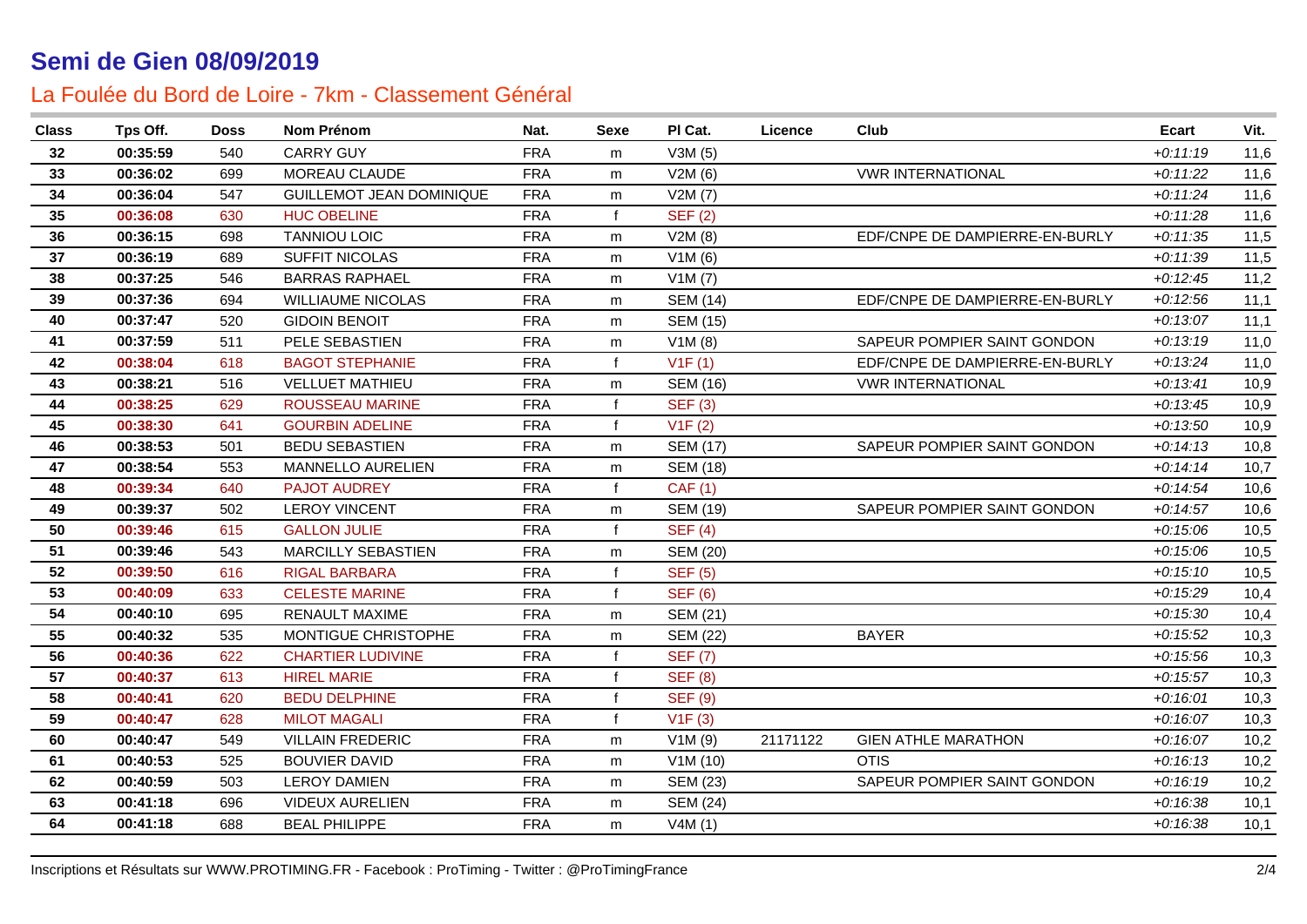| <b>Class</b> | Tps Off. | Doss | Nom Prénom                   | Nat.       | <b>Sexe</b>  | PI Cat.         | Licence | Club                           | Ecart      | Vit. |
|--------------|----------|------|------------------------------|------------|--------------|-----------------|---------|--------------------------------|------------|------|
| 65           | 00:41:35 | 531  | CHENE JONATHAN               | <b>FRA</b> | m            | V1M(11)         |         |                                | $+0:16:55$ | 10,1 |
| 66           | 00:41:47 | 621  | <b>MALGOGNE CELINE</b>       | <b>FRA</b> | $\mathbf{f}$ | V2F(1)          |         |                                | $+0:17:07$ | 10,0 |
| 67           | 00:41:52 | 517  | DEROUET CLEMENT              | <b>FRA</b> | m            | <b>SEM (25)</b> |         | SAPEUR POMPIER SAINT GONDON    | $+0:17:12$ | 10,0 |
| 68           | 00:41:58 | 625  | <b>RUSSO SABINE</b>          | <b>FRA</b> | $\mathbf{f}$ | V1F(4)          |         | <b>VWR INTERNATIONAL</b>       | $+0:17:18$ | 10,0 |
| 69           | 00:42:06 | 636  | <b>MAZE GOYON LAETITIA</b>   | <b>FRA</b> | f            | V1F(5)          |         |                                | $+0:17:26$ | 9,9  |
| 70           | 00:42:11 | 644  | <b>FRACHOT MAUD</b>          | <b>FRA</b> | $\mathbf{f}$ | <b>SEF (10)</b> |         |                                | $+0:17:31$ | 9,9  |
| 71           | 00:42:11 | 550  | <b>DUYCK HERVE</b>           | <b>FRA</b> | m            | V1M(12)         |         | EDF/CNPE DE DAMPIERRE-EN-BURLY | $+0:17:31$ | 9,9  |
| 72           | 00:42:16 | 617  | <b>GONNIN CORINNE</b>        | <b>FRA</b> | $\mathbf{f}$ | V2F(2)          |         | SA MICHEL CREUZOT              | $+0:17:36$ | 9,9  |
| 73           | 00:42:24 | 608  | <b>METAUT AUDREY</b>         | <b>FRA</b> | $\mathbf{f}$ | <b>SEF (11)</b> |         | EDF/CNPE DE DAMPIERRE-EN-BURLY | $+0:17:44$ | 9,9  |
| 74           | 00:42:50 | 513  | <b>TURBAN MICHEL</b>         | <b>FRA</b> | m            | V5M(1)          | 313152  | EC ORLEANS CERCLE JULES FERRY* | $+0.18:10$ | 9,8  |
| 75           | 00:42:50 | 505  | <b>ASSELIN ALAIN</b>         | <b>FRA</b> | m            | V4M(2)          | 1581781 | US COSNE                       | $+0.18:10$ | 9,8  |
| 76           | 00:43:03 | 551  | PIERRE JEAN CLAUDE           | <b>FRA</b> | m            | V4M(3)          |         |                                | $+0.18.23$ | 9,7  |
| 77           | 00:43:04 | 601  | <b>OSWALD EMILIE</b>         | <b>FRA</b> | $\mathbf{f}$ | <b>SEF (12)</b> |         |                                | $+0.18:24$ | 9,7  |
| 78           | 00:43:04 | 602  | <b>PERON ANAIS</b>           | <b>FRA</b> | $\mathbf{f}$ | <b>SEF (13)</b> |         |                                | $+0:18:24$ | 9,7  |
| 79           | 00:43:04 | 600  | <b>MONGLON SANDRINE</b>      | <b>FRA</b> | f            | V1F(6)          |         |                                | $+0.18.24$ | 9,7  |
| 80           | 00:43:05 | 528  | <b>MARTINEZ LOIC</b>         | <b>FRA</b> | m            | <b>SEM (26)</b> |         |                                | $+0:18:25$ | 9,7  |
| 81           | 00:43:05 | 634  | <b>MARTINEZ VANESSA</b>      | <b>FRA</b> | $\mathbf{f}$ | <b>SEF (14)</b> |         |                                | $+0:18:25$ | 9,7  |
| 82           | 00:43:20 | 612  | <b>MARIN MARIE ISABELLE</b>  | <b>FRA</b> | $\mathbf{f}$ | <b>SEF (15)</b> |         | EDF/CNPE DE DAMPIERRE-EN-BURLY | $+0.18:40$ | 9,6  |
| 83           | 00:43:26 | 534  | <b>MARTIN MICHEL</b>         | <b>FRA</b> | m            | V2M(9)          |         |                                | $+0.18:46$ | 9,6  |
| 84           | 00:43:26 | 627  | LEFEBVRE CHARLOTTE           | <b>FRA</b> | $\mathsf{f}$ | <b>SEF (16)</b> |         |                                | $+0.18:46$ | 9,6  |
| 85           | 00:43:38 | 635  | <b>BECUWE NATHALIE</b>       | <b>FRA</b> | $\mathbf{f}$ | <b>SEF (17)</b> |         |                                | $+0.18.58$ | 9,6  |
| 86           | 00:43:38 | 527  | <b>BECUWE OLIVIER</b>        | <b>FRA</b> | m            | V1M(13)         |         |                                | $+0.18.58$ | 9,6  |
| 87           | 00:43:58 | 609  | <b>GAMELIN AMANDINE</b>      | <b>FRA</b> | $\mathsf{f}$ | <b>SEF (18)</b> |         | EDF/CNPE DE DAMPIERRE-EN-BURLY | $+0:19:18$ | 9,5  |
| 88           | 00:44:00 | 607  | <b>TRONCHE MARIE LAURE</b>   | <b>FRA</b> | $\mathbf{f}$ | V1F(7)          |         | EDF/CNPE DE DAMPIERRE-EN-BURLY | $+0.19:20$ | 9,5  |
| 89           | 00:44:02 | 692  | <b>LAMY BRUNO</b>            | <b>FRA</b> | m            | V2M (10)        |         | EDF/CNPE DE DAMPIERRE-EN-BURLY | $+0.19:22$ | 9,5  |
| 90           | 00:44:03 | 606  | <b>BUREAU NADEGE</b>         | <b>FRA</b> | $\mathsf{f}$ | V1F(8)          |         | EDF/CNPE DE DAMPIERRE-EN-BURLY | $+0.19.23$ | 9,5  |
| 91           | 00:44:31 | 624  | <b>MOREAU AGNES</b>          | <b>FRA</b> | $\mathbf{f}$ | V1F(9)          |         | <b>VWR INTERNATIONAL</b>       | $+0.19.51$ | 9,4  |
| 92           | 00:44:38 | 700  | <b>GILLARDIN JEAN CLAUDE</b> | <b>FRA</b> | m            | V3M (6)         |         | <b>VWR INTERNATIONAL</b>       | $+0.19.58$ | 9,4  |
| 93           | 00:45:11 | 639  | <b>AUBERT VERONIQUE</b>      | <b>FRA</b> | $\mathsf{f}$ | V1F(10)         |         |                                | $+0.20.31$ | 9,2  |
| 94           | 00:45:12 | 603  | <b>MARECHAL NATHALIE</b>     | <b>FRA</b> | $\mathbf{f}$ | V1F(11)         |         | CLUB DE MUSCULATION D'ARRABLOY | $+0.20.32$ | 9,2  |
| 95           | 00:45:49 | 642  | <b>RAMBERT CHLOE</b>         | <b>FRA</b> | $\mathbf{f}$ | EST(1)          |         |                                | $+0.21.09$ | 9,1  |
| 96           | 00:47:22 | 631  | <b>LOPES NATHALIE</b>        | <b>FRA</b> |              | V2F(3)          |         |                                | $+0.22:42$ | 8,8  |
| 97           | 00:47:57 | 605  | <b>FARANO MARION</b>         | <b>FRA</b> | f            | <b>SEF (19)</b> |         |                                | $+0.23:17$ | 8,7  |
|              |          |      |                              |            |              |                 |         |                                |            |      |